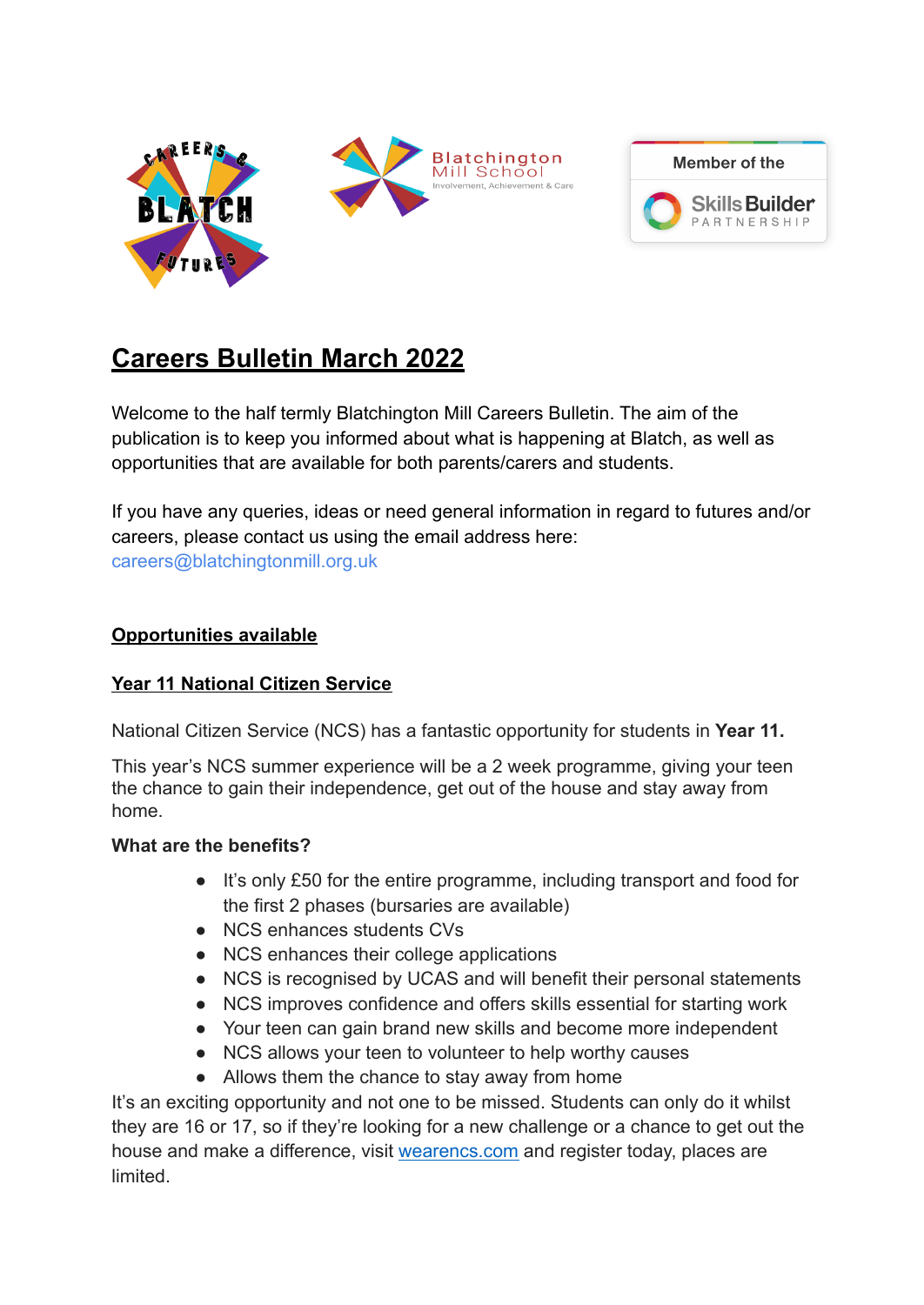NCS will have a stall in the **canteen on Monday 14th March during the lunch break.** This will allow students to speak with them and gain further information about the experience.

### **Open events - Met College**

Met College are looking forward to welcoming students to their March open events

**Northbrook MET** - West Durrington, Broadwater & Shoreham Airport campuses Wednesday 2 March - 5-8pm

**Brighton MET** - Central and East campuses Wednesday 9 March 5-8pm

#### **Open event information:**

#### <https://www.gbmc.ac.uk/open-events-2021-22>

Booking is not essential but it helps Met to have an idea of the number of visitors they are expecting. You can [book your place here](https://docs.google.com/forms/d/e/1FAIpQLSep-pl5o08VJ1NlncSqDwwud_uAwo1l0TdvsrLsFxOAl2aDcA/viewform).

#### **Dates for your diary - Year 10 College Taster Days**

We have been given 2 more dates for Year 10 taster days, more information about these events will be sent to you nearer the time.

BHASVIC - Wednesday 13th July

Varndean - Friday 1st July and Monday 11th July (provisional)

#### **National Apprenticeship Week**

The week beginning 7th February was National Apprenticeship week. To mark National Apprenticeship Week 2022, an email from the Department for Education has been sent to schools and colleges containing 2 letters from the Skills Minister, Alex Burghart.

Use [this link](https://amazingapprenticeships.com/skills-minister-letter/?utm_source=mailchimp&utm_medium=SM+letter&utm_campaign=NAW2022) to read the letters and access information about apprenticeships.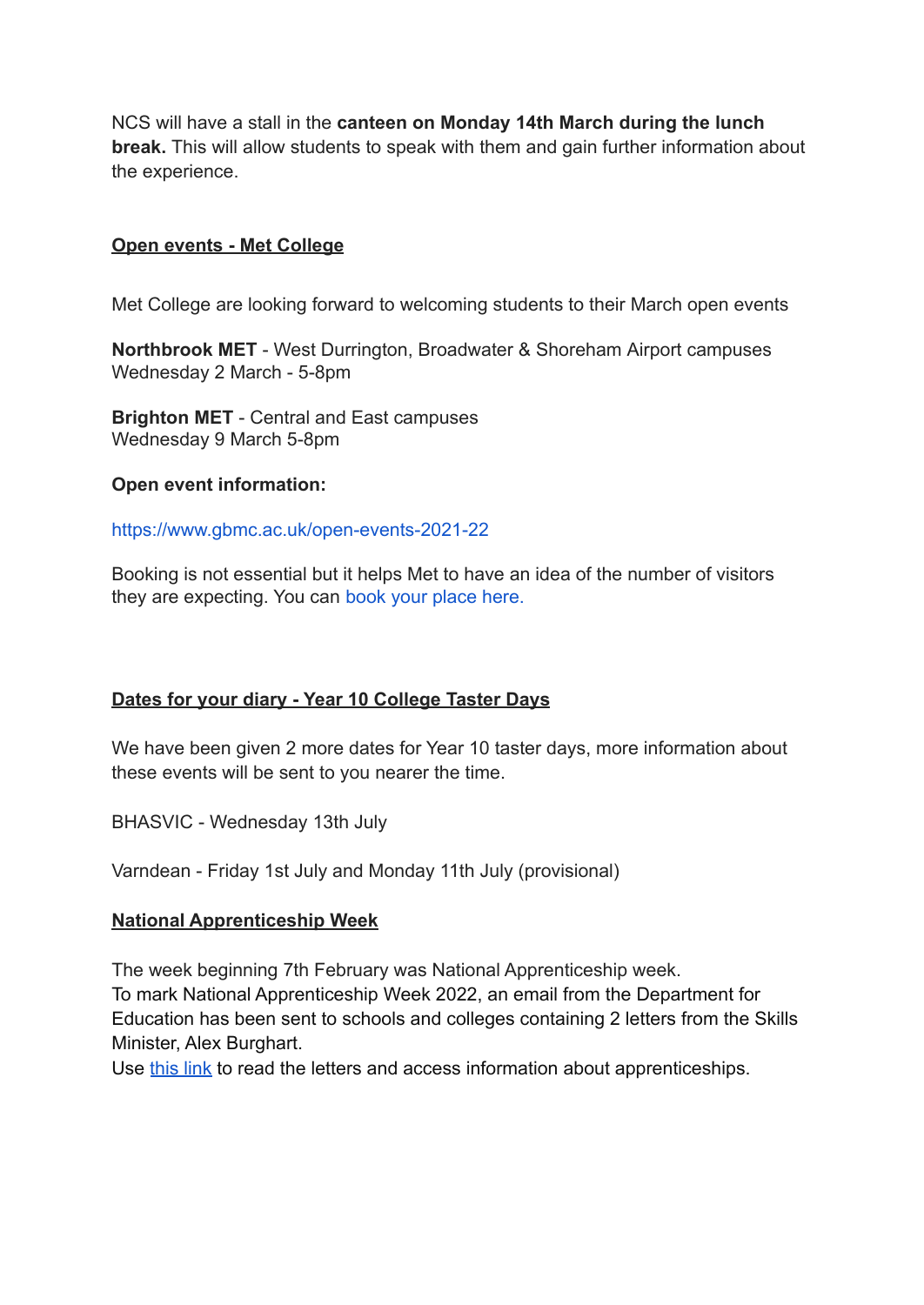# **Labour Market Information (LMI)**

As part of the regular bulletins, we will be including any labour market information we have available to keep you abreast of where new opportunities are likely to arise as well as what is currently available within the labour market.

The Office for National Statistics link below gives national information that gives estimates as well as regional, local authority and Parliamentary constituency breakdowns of changes in the UK of employment, unemployment, economic inactivity and other employment-related statistics for the UK.

Click [here](https://www.ons.gov.uk/employmentandlabourmarket/peopleinwork/employmentandemployeetypes/bulletins/uklabourmarket/november2021) for the national picture.

Click [here](https://www.ons.gov.uk/employmentandlabourmarket/peopleinwork/employmentandemployeetypes/bulletins/regionallabourmarket/latest) for a breakdown of information broken down into regions of the UK.

Click here [for Brighton and Hove local economic information](https://www.brighton-hove.gov.uk/business-and-trade/support-businesses/local-economic-information-and-data)

# **Job HotSpot**

In this bulletin we are giving you an insight into working with IT.

Despite recent challenges posed by COVID-19, the UK's information technology (IT) sector has shown its resilience through continued growth, with skilled workers needed to fuel this momentum.

## **What areas of IT can I work in?**

According to Tech Nation's *UK tech in 2020* review, just under three million people were employed in the UK's digital tech economy - an increase of 11% within two years.

In addition, at the end of 2020, the *UK Tech Ecosystem update* - a Tech Nation report supported by the Department for Digital, Culture, Media & Sport and the Digital Economy Council - revealed that a tenth of all UK job vacancies are tech roles.

So, if you possess the relevant knowledge and technical skills, you could work in:

- applications development
- computer forensics
- content management
- cyber security and risk management
- data analysis and analytics
- game development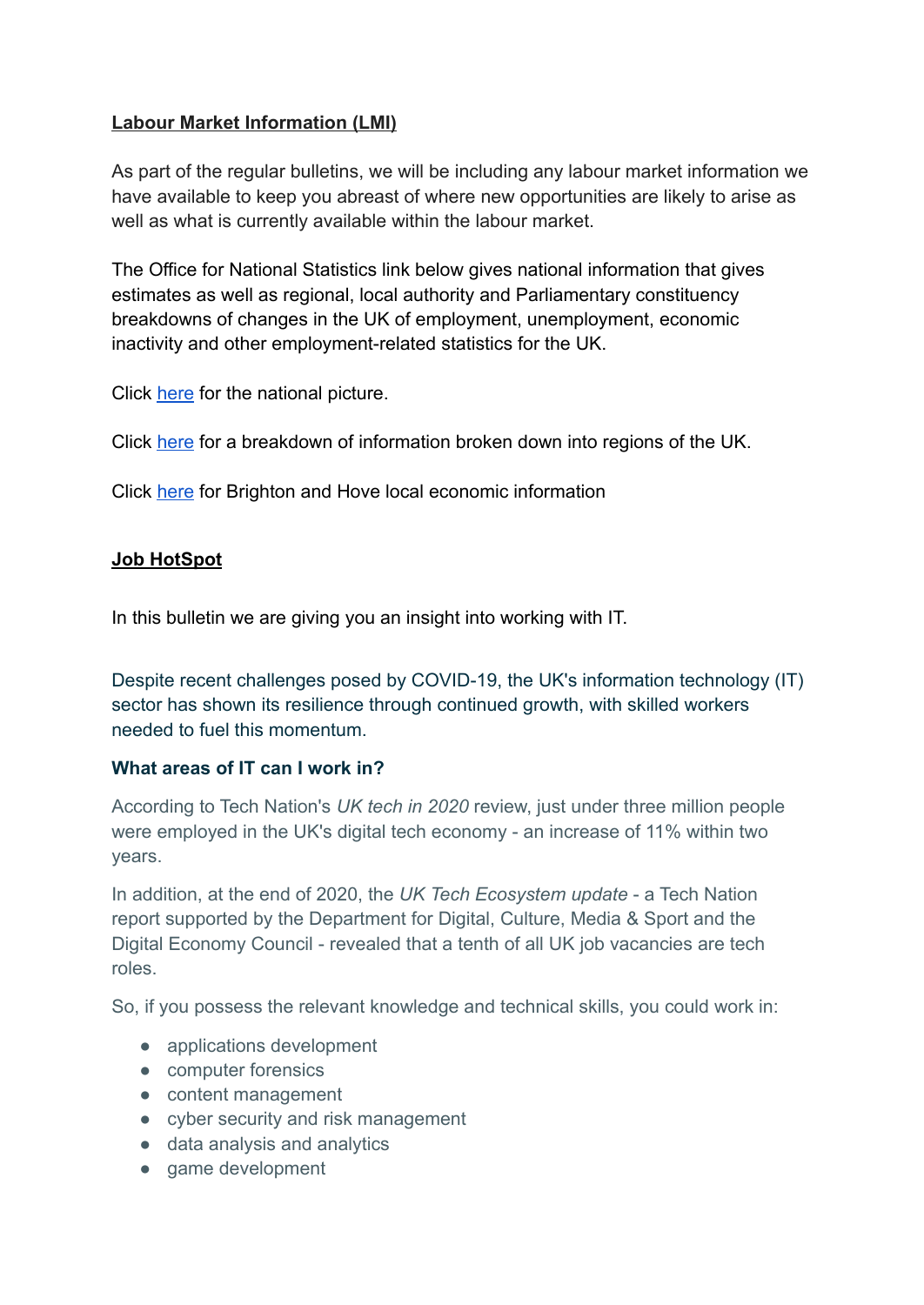- geographical information systems (GIS)
- hardware engineering
- information management
- IT consultancy (business and technical)
- IT sales
- multimedia programming
- software engineering (designing, building, developing and testing)
- systems/network management
- technical support
- telecommunications
- web design/development.

For instance, your job may involve creating applications or systems, solving problems with technology or supporting those who use it. Employers in the IT industry also require graduates to work in their business, marketing, human resources (HR) and finance functions.

Many IT professionals also choose to work outside the sector, such as in the IT departments of retail, finance, manufacturing and public sector organisations.